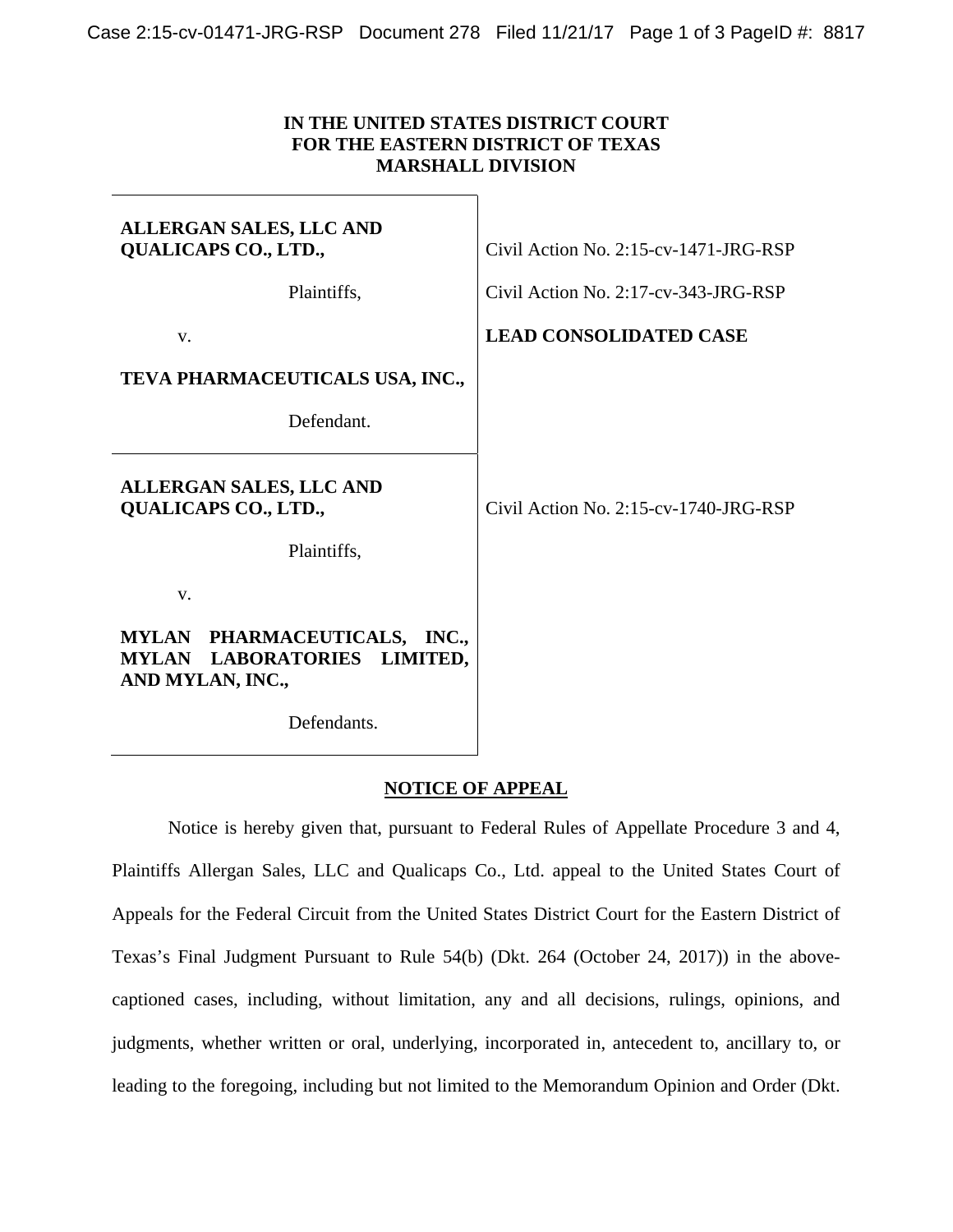263 (October 24, 2017)), Order denying in part Plaintiffs' Motion to Supplement Infringement Contentions ((Dkt. 189 (July 12, 2017)), objections overruled (Dkt. 209 (July 28, 2017))), Claim Construction Opinion and Order ((Dkt. 191 (July 12, 2017)), objections overruled (Dkt. 207 (July 26, 2017))), Report and Recommendation on Plaintiffs' Motion to Dismiss ((Dkt. 197 (July 25, 2017)), objections overruled (Dkt. 220 (Aug. 10, 2017))), and Report and Recommendation on Defendants' Motions for Summary Judgment of Noninfringement (Dkt. 258 (September 28, 2017)). This appeal is timely under 28 U.S.C. § 2107(a) and Federal Rule of Appellate Procedure  $4(a)(1)(A)$ .

Included herewith is payment of the filing fee (\$5.00) and docketing fee (\$500.00) as required by 28 U.S.C. Section 1917, Federal Circuit Rule 52(a)(3)(A), Federal Rule of Appellate Procedure 3(e), and the United States District Court for the Eastern District of Texas fee schedule.

Dated: November 21, 2017 Respectfully submitted,

*/s/ George F. Pappas (w/permission Wesley Hill)*  George F. Pappas gpappas@cov.com LEAD ATTORNEY Jeffrey B. Elikan jelikan@cov.com Michael N. Kennedy mkennedy@cov.com COVINGTON & BURLING LLP One CityCenter 850 Tenth Street, NW Washington, DC 20001 (202) 662-6000